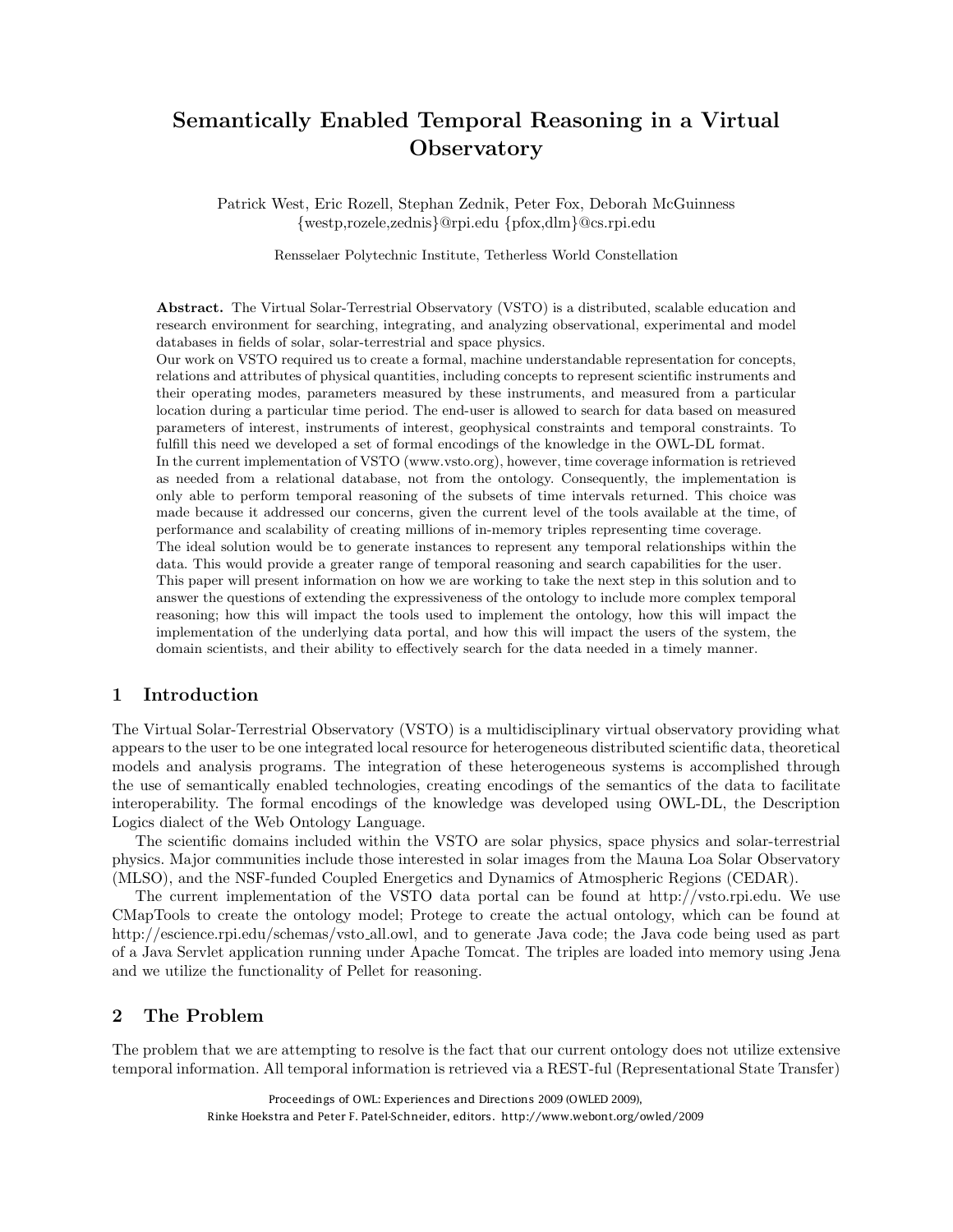service call, gathering information based on the current selections that the user has made. For example, the user selects a particular CEDAR instrument they are interested in; a REST-ful service call is made in order to retrieve all available years in which the instrument has data. Once a year is selected, the list of available months is retrieved via the REST-ful service, and then the day of the month. The use of this metadata service call is modeled in the VSTO ontology (Fig. 1.,) however, the temporal information itself is not. This restricts our ability to perform temporal reasoning and restricts the users ability to search using more complex temporal constraints.

#### 3 Initial Solution

The initial solution (2005) to implementing VSTO was based on a number of factors. First off, we were uncertain how well the tools would be able to handle the amount of time instances that we would be providing, estimated to be around 16 million. Would our chosen triple-store, Jena, be able to handle that many instances? Would the semantic reasoner, Pellet, be able to query against that many instances? What would performance be like? We were also unsure as to how this would be modeled in the ontology given these possible limitations. For this reason, we decided to model temporal concepts in the same way that the scientists were already comfortable selecting date/time.

Another reason is that we felt the first implementation of a semantically enabled data search/browse interface for scientists should be as close to what they were used to as possible. We wanted an introduction to semantically enabled scientic tools that wasn't too extensive for the scientists to take in for a first experience. Scientists become used to searching and accessing data from particular places using particular tools in particular ways. They become used to the way the data is organized and presented, and the data products provided. In informal discussions with users, signicant changes in the user interface was not going to be accepted by the specific communities. With this in mind we first wanted to simply replicate the functionality of the current CEDAR and MLSO data portal while adding semantic content at the same time.

In the original CEDAR portal, the scientist was guided through a search for their data, starting with an instrument or a single date/duration specification. After selecting the instrument the user was directed to the next step in the guided search, and then the next, until, finally, they were directed to their data.

To introduce scientists to semantically enabled data search, we introduced them to the idea of viewing the content behind their selection. For example, when given the selection of an instrument, the user can see descriptive information about this instrument, the type of instrument (an instrument class hierarchy), and the user has the ability to filter their search for an instrument by scientific domain (CEDAR or MLSO) or the type of instrument (instrument class). Also, we wanted to add semantic reasoning behind the scenes. For example, if a scientist selects a parameter with an associated coordinate parameter, then the parameter could be plotted as, say, a time-series plot. So, depending on the parameters selected, a different set of data products could be presented to the user.

With respect to the date/time selection, we kept this as similar as possible for the user to their original system. The user is provided with the ability to select a starting date, and the number of days they are interested in. Rather than modeling this in the ontology we modeled metadata service classes that know how to go out and retrieve this information (Fig. 1.)

Now that we have introduced the scientists to the idea of semantically enabled data search and the use of semantically enabled tools, we can expand the search capabilities to include faceted search, more semantic reasoning, and more expansive temporal constraints.

### 4 Ideal Solution

In the ideal situation, the VSTO ontology would contain all temporal information necessary to support the selection of any time interval the end-user may consider. Every record in the case of the CEDAR domain and every image in the case of the MLSO domain would be associated with a time instance or coverage interval (Fig. 2.) The ontology would utilize a reasoner, such as Pellet, along with the time instance data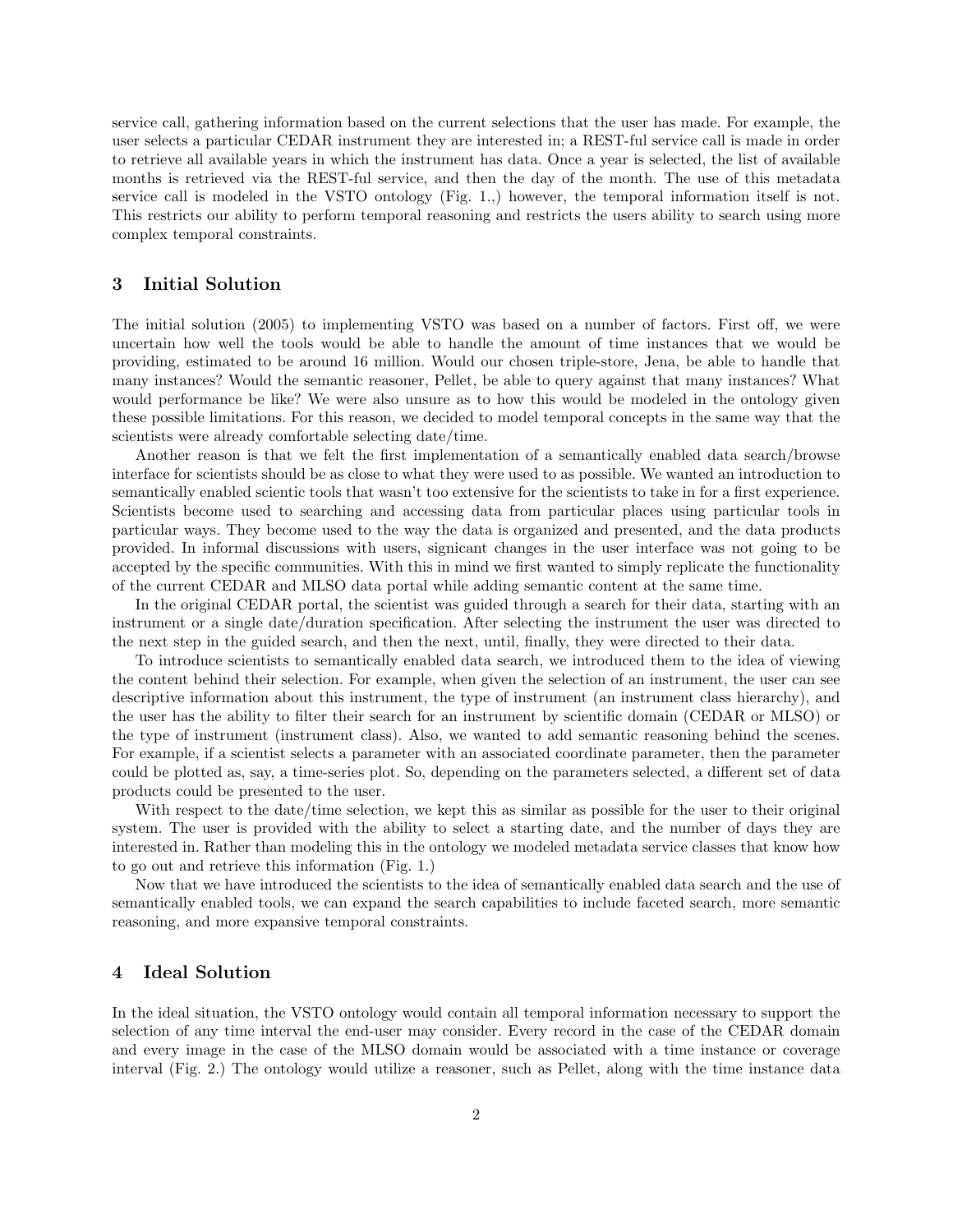and data product coverage in various types of use case driven temporal reasoning. All of this reasoning will be supported by the addition of the OWL-Time ontology [3] to the VSTO ontology.

The current use cases for the VSTO projects can be generalized as such, retrieve data (from appropriate collections) subject to (stated and implicit) constraints and create a representation of the data in a manner appropriate for the data and for the end-user [2]. The two use cases that will be supported by the addition of temporal reasoning capabilities follow this general form, they are: retrieve data within a convex time interval and present it in a manner appropriate for the data and the end-user, and, retrieve data within a non-convex time interval and present it in a manner appropriate for the data and the end-user. A time interval is convex if it can be determined by its end points, for example March 1, 2009 through March 31, 2009. A non-convex time interval would be composed of more than one convex time interval, for example, the first Wednesday of every month, where each Wednesday is a convex time interval. [1].

For convex time intervals, the time selection portion of the data portal will remain very similar to its current state. The user will be provided a guided workflow and all possible selections (i.e. instrument, time interval, and parameter) will draw from instances within the ontology. Here the ontology, along with the Pellet reasoner, will essentially replace the metadata service of the initial implementation. The data portal will then take the users constraint selection and generate the URL that will provide them with the data they are looking for.

The more important part of this extension of reasoning, however, is the ability to select non-convex time intervals, as this is something the data portal does not currently support. It is likely that the first step towards providing the user with fully flexible temporal reasoning will be providing support for regular nonconvex intervals. For a time interval to be regular non-convex, it must be a non-convex interval consisting of a series of identical convex intervals [1]. For regular non-convex intervals, the user would first select the smaller convex interval, which could be anything from a specific day within a week, or day number within a month, to an entire week or month. Next, they would select an overall time interval and pattern that would represent the regular non-convex interval from which data will be pulled. An example of a use case that this type of reasoning will support is: Retrieve data for all parameters measured by the Millstone Hill Fabry-Perot on each Wednesday of March 2001. The way that data products are presented to the user will have to be much different than that for convex time intervals.

#### 5 Current Work

We are currently making progress towards adding flexible temporal reasoning to the VSTO data portal. The addition of temporal concepts to the VSTO ontology has been achieved by importing the OWL-Time ontology. With OWL-Time, we can represent relationships between instants and intervals, duration information, as well as date-time information [3]. The VSTO ontology has been updated with additional triples linking instruments to the parameters they measure. Property relations between time instances and the instruments and parameters available were created with the addition of just a few new object properties.

Some of the current objectives include generating time instance data and modifying the portal code to support the convex time interval use case. Changes to the web portal code will make it possible to utilize the new time instances. The VSTO data portal has also been moved to a newer, faster machine with more memory and more disk space. The Pellet Reasoner has been upgraded as has the Jena triple store. We will also be trying out different triple stores, ones that store triples in memory as well as those that store them persistently. Once we have completed our changes, information regarding the ability to scale such a large number of instances, and the performance when compared to the use of REST-ful service calls, will be revealed.

#### 6 Acknowledgements

The VSTO project is funded by the National Science Foundation, Office of Cyber Infrastructure under the SEI+II program, grant number 0431153.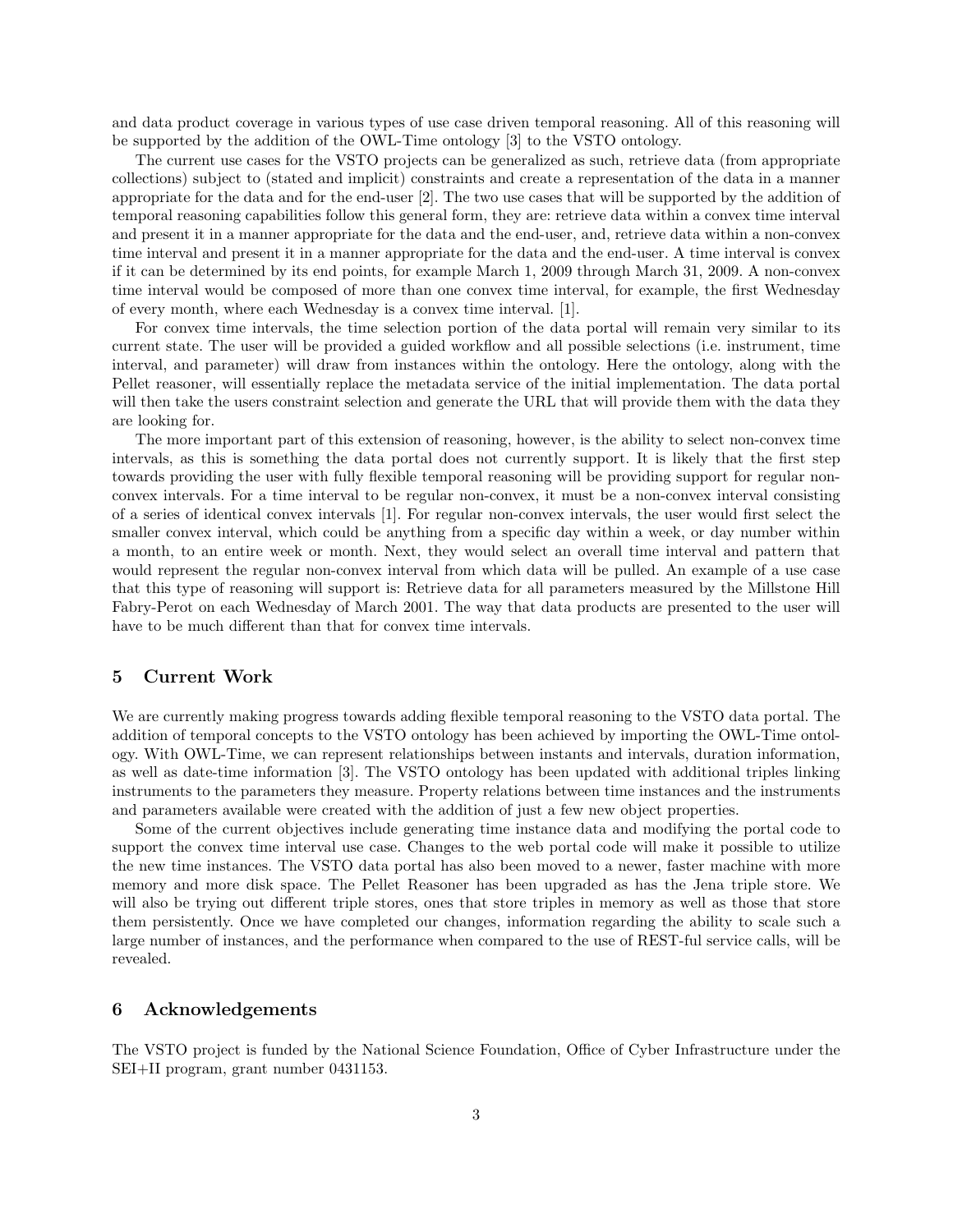# 7 Figures



Fig. 1. Current modeling of metadata service calls in VSTO ontology. Individuals of the Metadata Service class know how to execute requests to gather temporal information, instead of time instances being part of the ontology itself.



Fig. 2. New Potential Temporal Modeling. One use showing the convex time interval that an instrument is operating at a site. Another use showing the convex time interval that an instrument is operating in a particular mode.

#### References

- 1. Q. Zhou and R. Fikes, *A Reusable Time Ontology*. KSL-00-01, Stanford University, 2000.
- 2. Fox, P, D L McGuinness, L Cinquini, P West, J Garcia, J Benedict, and D Middleton, 2009, *Ontology-supported Scientific Data Frameworks: The Virtual Solar-Terrestrial Observatory Experience.*, Computers and Geosciences. Vol. 35, Issue 4, pp 724-738.
- 3. J. Hobbs and F. Pan, *Time Ontology in OWL*, W3C Working Draft, 27 Sept. 2006, http://www.w3.org/TR/owltime/.
- 4. McGuinness, D.L., Fox, P., Cinquini, L., West, P., Benedict, J., Darnell, J.A,, Garcia, J., Middleton, D., 2006, *Experiences using Semantic Technologies in Virtual Observatories*', OWL Experiences and Directions,